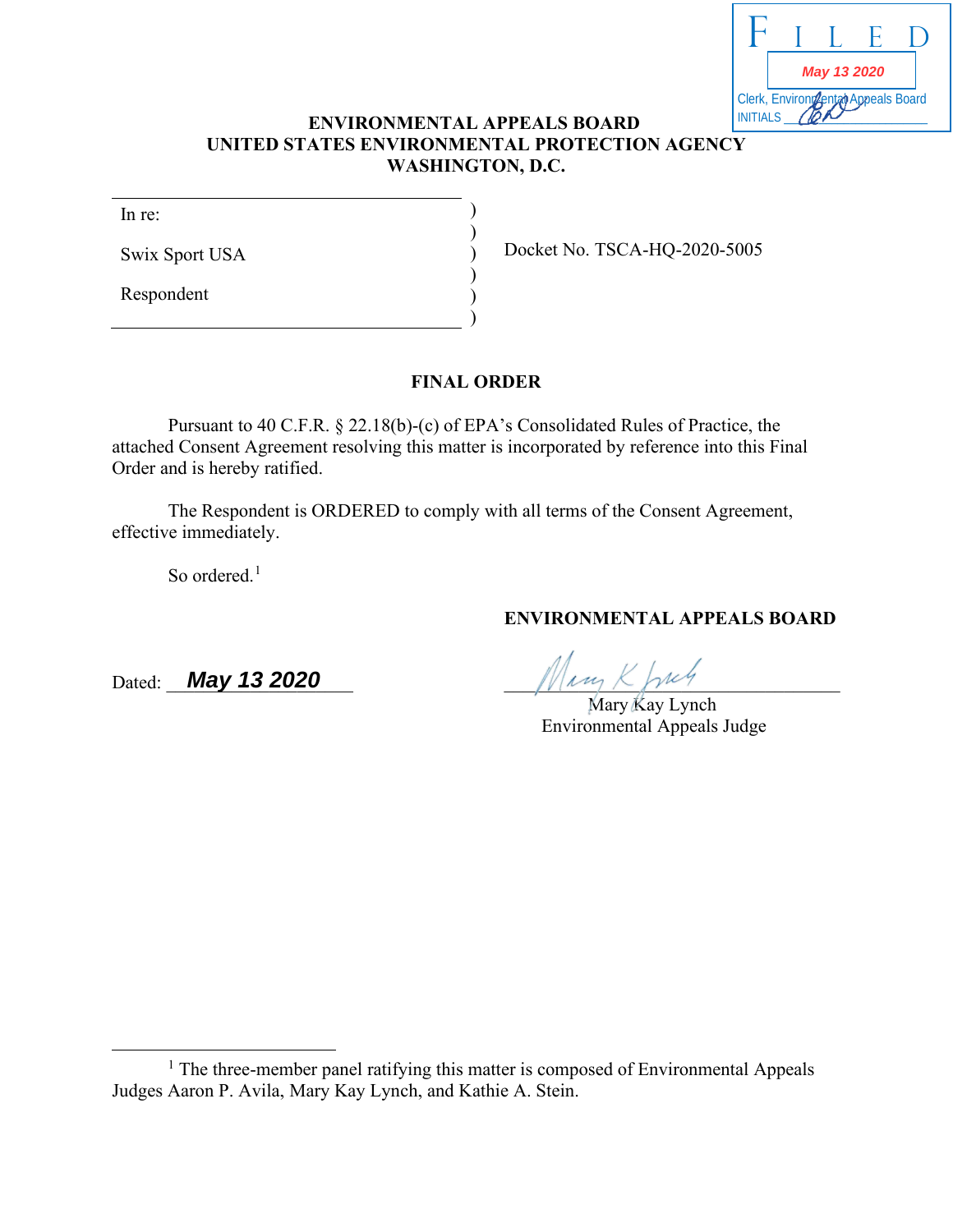#### **BEFORE THE ENVIRONMENTAL APPEALS BOARD UNITED STATES ENVIRONMENTAL PROTECTION AGENCY WASHINGTON, D.C.**

**)**

**)**

**) )**

**IN THE MATTER OF ) Swix Sport USA ) 60 Newark Street )**

**\_\_\_\_\_\_\_\_\_\_\_\_\_\_\_\_\_\_\_\_\_\_\_\_\_\_\_\_\_\_)**

**Respondent )**

\_\_\_\_\_\_\_\_\_\_\_\_\_\_\_\_\_\_\_\_\_\_\_\_\_\_\_\_\_\_

**Haverhill, MA 01832 ) Docket No. TSCA-HQ-2020-5005**

**CONSENT AGREEMENT**

Complainant, United States Environmental Protection Agency (hereinafter "EPA" or the "Agency"), and Respondent, Swix Sport USA (hereinafter "Respondent") (collectively, the "Parties"), hereby enter into this Consent Agreement ("Consent Agreement"), and the attached proposed Final Order (collectively, the "CAFO") before the taking of any testimony and without adjudication of any issues of law or fact.

# **I. PRELIMINARY STATEMENT**

- 1. This civil administrative proceeding for the assessment of penalties pursuant to section 16(a) of Toxic Substances Control Act ("TSCA"), 15 U.S.C. § 2615(a), as amended by the Frank R. Lautenberg Chemical Safety for the 21<sup>st</sup> Century Act, Pub. L. No. 114-182, June 22, 2016, 130 Stat 448 (2016 Act) is being simultaneously commenced and concluded pursuant to Rules 22.13(b), 22.18(b)(2), and 22.18(b)(3) of the Consolidated Rules of Practice Governing the Administrative Assessment of Civil Penalties and the Revocation/Termination or Suspension of Permits ("Consolidated Rules"), 40 C.F.R. §§ 22.13(b), 22.18(b)(2), and 22.18(b)(3).
- 2. To avoid the disruption of orderly business activities and expense of litigation, for purposes of this proceeding and as required by 40 C.F.R. § 22.18(b)(2), Respondent:
	- a. admits the jurisdictional allegations set forth herein and waives any defenses as to jurisdiction;
	- b. neither admits nor denies the specific factual allegations contained herein;
	- c. consents to the assessment of a civil penalty as stated below;
	- d. consents to the issuance of any specified compliance or corrective action order;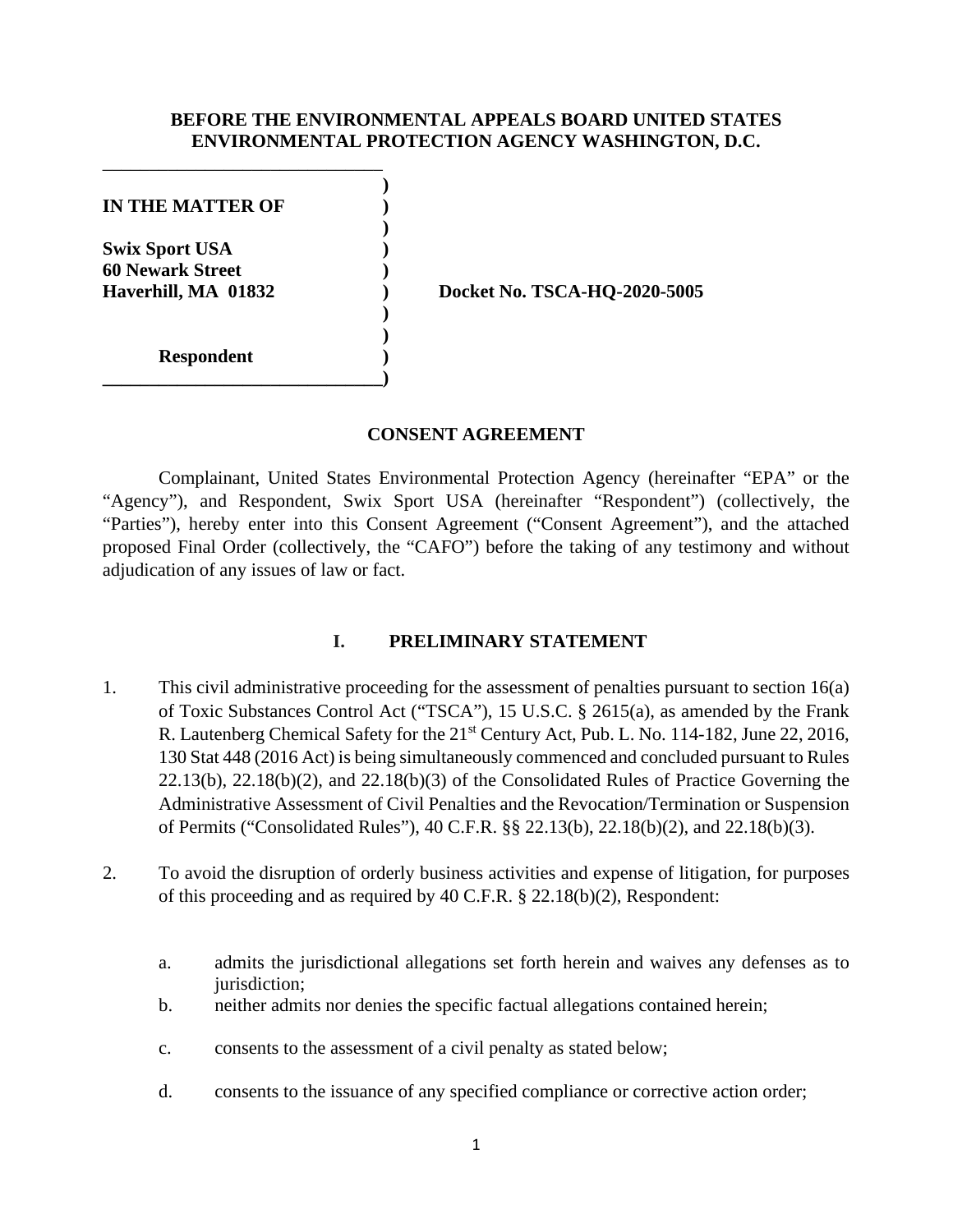- e. consents to any conditions specified in this Consent Agreement;
- f. waives any right to contest the alleged violations of law set forth herein; and
- g. waives the rights to appeal the Final Order accompanying this Consent Agreement.

# **II. EPA's FINDINGS OF FACT AND LAW**

- 3. Respondent, a corporation with its U.S. headquarters located at 60 Newark Street, Haverhill, MA 01832, is a "person" as defined in 40 C.F.R.  $\S$  710.3 and 720.3(x) and, as such, is subject to TSCA, 15 U.S.C. § 2601 *et seq.*, and the regulations promulgated thereunder.
- 4. A "chemical substance" as defined by section 3(2)(A) of TSCA, 15 U.S.C. § 2602(2)(A), is "any organic or inorganic substance of a particular molecular identity. . . ."
- 5. Per- and polyfluoroalkyl substances (PFAS) are a group of man-made chemicals that includes many chemicals. There is evidence that exposure to PFAS can lead to adverse human health effects. Some PFAS are very persistent in the environment and in the human body. PFAS may be released into the air, soil, and water, including sources of drinking water.
- 6. There are six chemical substances at issue in this matter. Respondent has claimed the identity of these chemicals as Confidential Business Information; they are thus referred to herein and throughout this Consent Agreement as "Chemical A", "Chemical B", "Chemical C", Chemical D", "Chemical E", and "Chemical F," respectively.
- 7. Respondent manufactures (imports), distributes in commerce, uses, or disposes of Chemicals A, B, C, D, E, and F, or mixtures containing these chemicals, or in the past has manufactured, imported, processed, distributed in commerce, used, or disposed of mixtures containing these chemicals as those terms are defined in sections 3(2), (9), and (10) of TSCA, 15 U.S.C. §  $2602(2)$ , (9), and (10) respectively, and 40 C.F.R. § 720.3(e), (q), and (u). Respondent is subject to TSCA and the regulations promulgated thereunder.
- 8. The Parties agree to the conditions of settlement set forth in Section IV, which describe an education/outreach and training program called the "Responsible Waxing Project" (RWP). RWP is a project aimed at:
	- a. educating the ski racing community about the existence of PFAS chemicals in racing waxes; the physical and chemical properties of PFAS substances; and how they impact the environment; and
	- b. promoting the use of wax alternatives with lower environmental impact, including but not limited to waxes that are PFAS-free. The primary objective of RWP is to educate and motivate the ski racing community to phase out and ultimately eliminate the use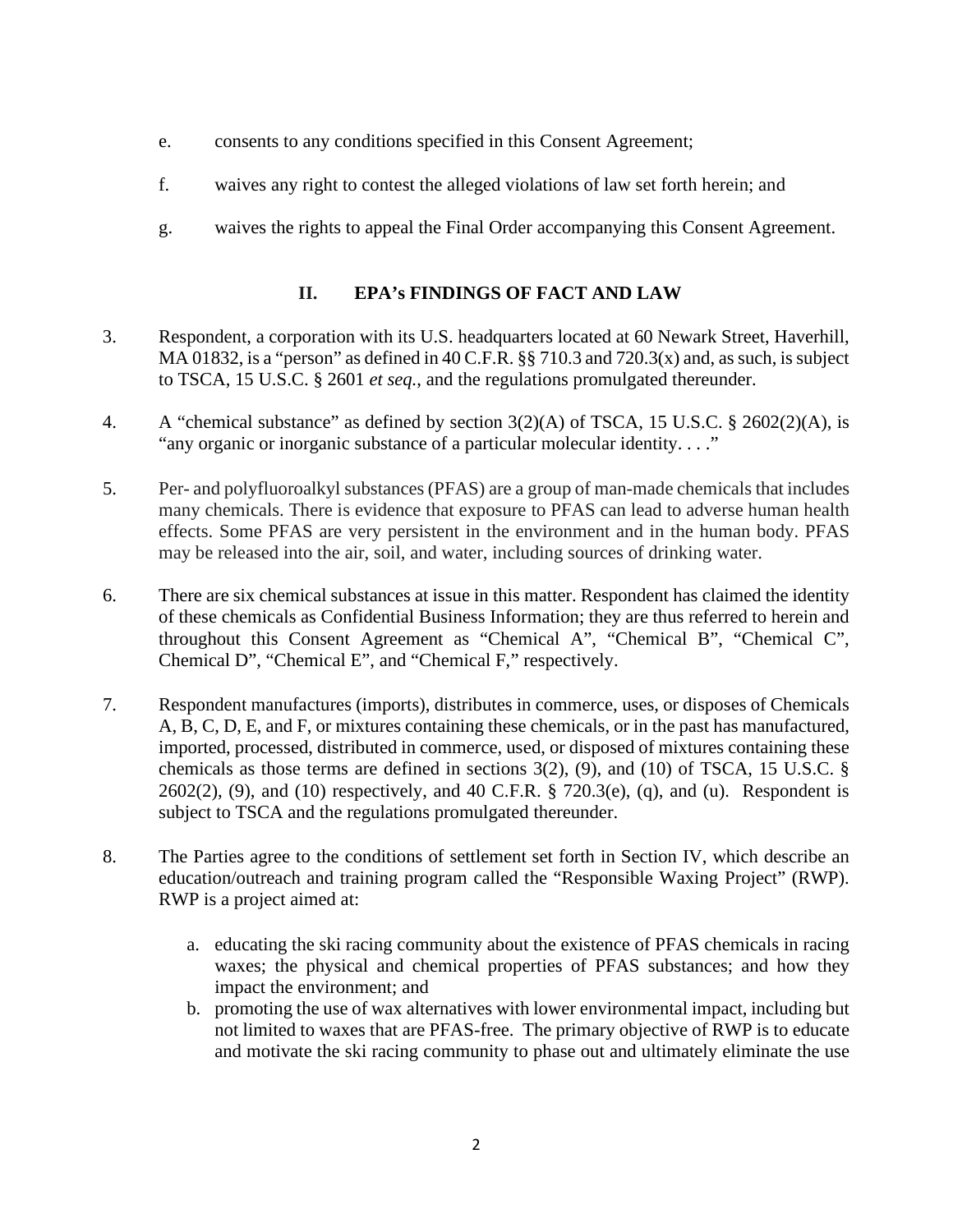of PFAS-containing waxes in ski racing beginning with the 2020 ski season and concluding no later than September 1, 2022.

The RWP will also include an education/training element for ski wax technicians to reinforce safe waxing practices including the use of appropriate personal protection equipment and steps to properly dispose of wax shavings during the waxing process. The RWP is described in more detail in Section IV of this CAFO.

9. Respondent voluntarily began implementing projects that are part of the RWP included in this CAFO.

### **COUNT I – TSCA § 5(a)(1) VIOLATIONS**

- 10. Any chemical substance which is not included in the chemical substance list compiled and published under section 8(b) of TSCA, 15 U.S.C. § 2607(b) ("TSCA Inventory"), is a "new chemical substance" as defined under section 3(11) of TSCA, 15 U.S.C. § 2602 (11) and 40 C.F.R. § 720.3(v).
- 11. Section 5(a)(l) of TSCA, 15 U.S.C. §2604(a)(1), and 40 C.F.R. §§ 720.22(a)(1) and 720.40(b), provide that no person may manufacture (import) a new chemical substance unless such person submits a Premanufacture Notice ("PMN") to EPA at least ninety (90) calendar days before manufacturing that substance.
- 12. On June 28, 2018, July 6, 2018, and July 9, 2018, Respondent informed EPA that it had manufactured (imported) products containing Chemicals A, B, C, D, E, and F as follows: Chemical A between August 19, 2013 and March 1, 2018 at least 12 times; Chemical B between February 4, 2015 and February 5, 2018 at least 14 times; Chemical C between August 19, 2013 and March 20, 2018 at least 12 times; Chemical D between August 19, 2013 and August 24, 2017 at least 15 times; Chemical E between August 19, 2013 and August 24, 2017 at least 15 times; and Chemical F between August 19, 2013 and August 24, 2017 at least 15 times.
- 13. Chemicals A, B, C, D, E, and F were not included on the TSCA Inventory at the time of import and therefore are "new chemical substances" as defined under section 3(11) of TSCA, 15 U.S.C. § 2602(11) and 40 C.F.R. § 720.3(v).
- 14. Respondent's failure to submit PMNs at least ninety (90) days before manufacturing (importing) Chemicals A, B, C, D, E, and F constitute a failure to comply with section 5 of TSCA, 15 U.S.C. § 2604, which is a prohibited act under section 15(1) of TSCA, 15 U.S.C.  $§$  2614(1).
- 15. A violation of section 15 of TSCA, 15 U.S.C. § 2614 subjects an entity to civil penalties pursuant section 16(a) of TSCA, 15 U.S.C. § 2615(a).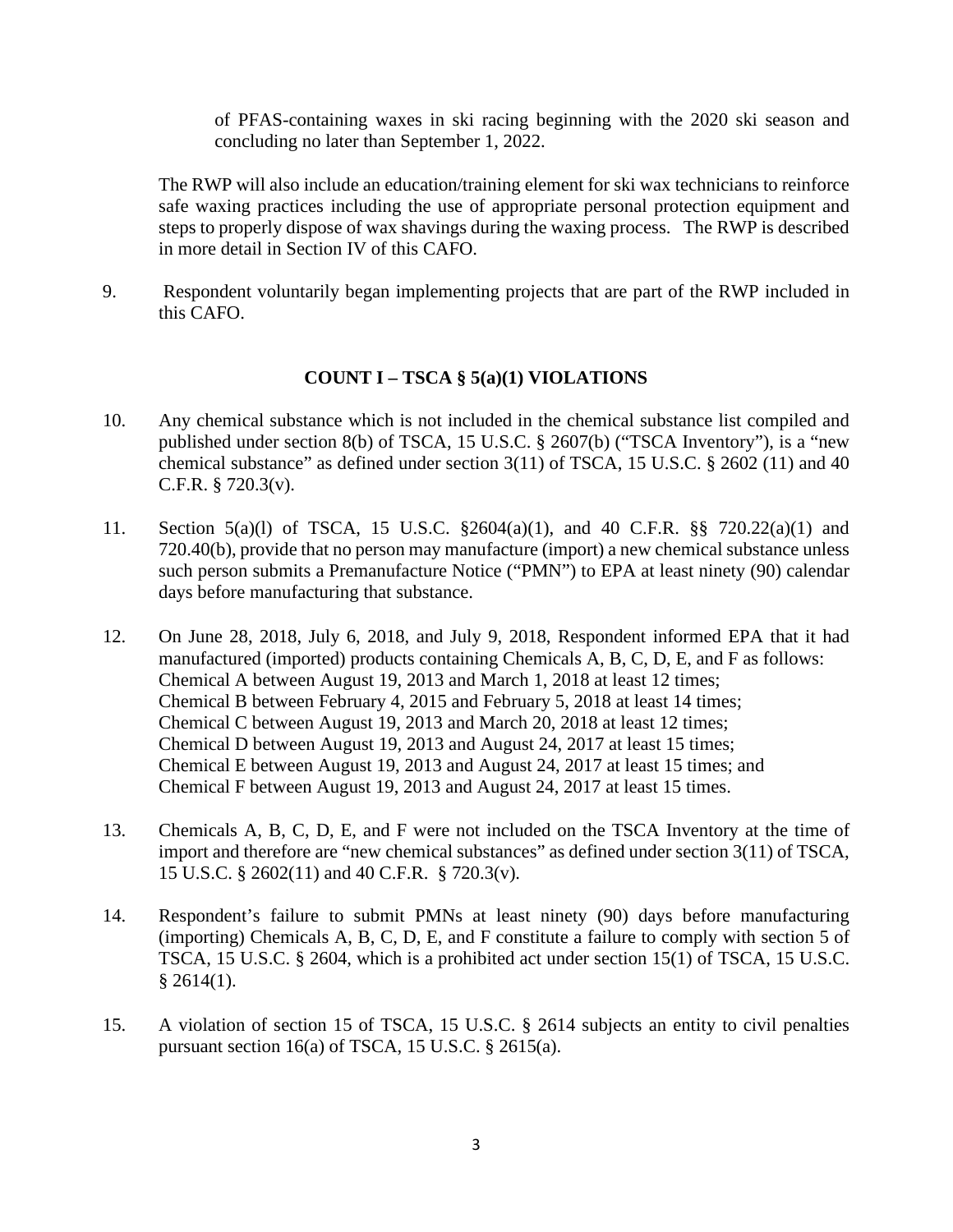## **COUNT II – TSCA § 13(a)(1)(B) VIOLATIONS**

- 16. Section 13(a)(1)(B) of TSCA, 15 U.S.C. § 2612(a)(1)(B), provides that the Treasury shall refuse entry of "any chemical substance or mixture offered for such entry if" it is offered for entry in violation of a rule or order under section 5, 15 U.S.C. § 2604. Pursuant to 40 C.F.R. § 707.20(b)(2)(i), importers must sign the following statement for each import of a chemical substance subject to TSCA: "I certify that all chemical substances in this shipment comply with all applicable rules or orders under TSCA and that I am not offering a chemical substance for entry in violation of TSCA or any applicable rule or order under TSCA."
- 17. On June 28, 2018, July 6, 2018, and July 9, 2018, Respondent informed EPA that it had manufactured (imported) products containing Chemicals A, B, C, D, E and F as follows: Chemical A between August 19, 2013 and March 1, 2018 at least 12 times; Chemical B between February 4, 2015 and February 5, 2018 at least 14 times; Chemical C between August 19, 2013 and March 20, 2018 at least 12 times; Chemical D between August 19, 2013 and August 24, 2017 at least 15 times; Chemical E between August 19, 2013 and August 24, 2017 at least 15 times; and Chemical F between August 19, 2013 and August 24, 2017 at least 15 times.
- 18. Respondent's failure to submit proper certifications under section 13 of TSCA prior to importing Chemicals A, B, C, D, E, and F constitute a failure to comply with section 13 of TSCA, which is a prohibited act under section 15(3)(B) of TSCA, 15 U.S.C. § 2614(3)(B).
- 19. A violation of section 15 of TSCA, 15 U.S.C. § 2614, subjects an entity to civil penalties pursuant to section 16(a) of TSCA, 15 U.S.C. § 2615(a).

#### **III. TERMS OF SETTLEMENT**

- 20. Swix has ceased the manufacture (import) of the chemicals in Counts I and II above.
- 21. As described in Section IV, Conditions below, as a condition of settlement, Respondent will develop and implement an outreach and training program (referred to herein as the "RWP") aimed at (1) educating the ski racing community about PFAS chemicals in racing waxes and their impact on the environment; and (2) promoting the use of wax alternatives with lower environmental impact, including but not limited to racing waxes that are PFAS-free (the "Program Content"). The primary objective of the program will be to educate and motivate the ski racing community to phase out (and ultimately eliminate) the use of PFAS-containing waxes in ski racing beginning with the 2020 ski season and concluding no later than September 1, 2022. The RWP will also include an education/training component for ski wax technicians on the proper disposal of racing wax shavings and the use of appropriate PPE during the waxing process.
- 22. The RWP will be conducted starting with the 2020 ski season and ending no later than September 1, 2022 (the "Program Period) and will focus on all three segments of the racing community – 1) Nordic/Cross Country; 2) Nordic/Racing and 3) Alpine and Snowboard. The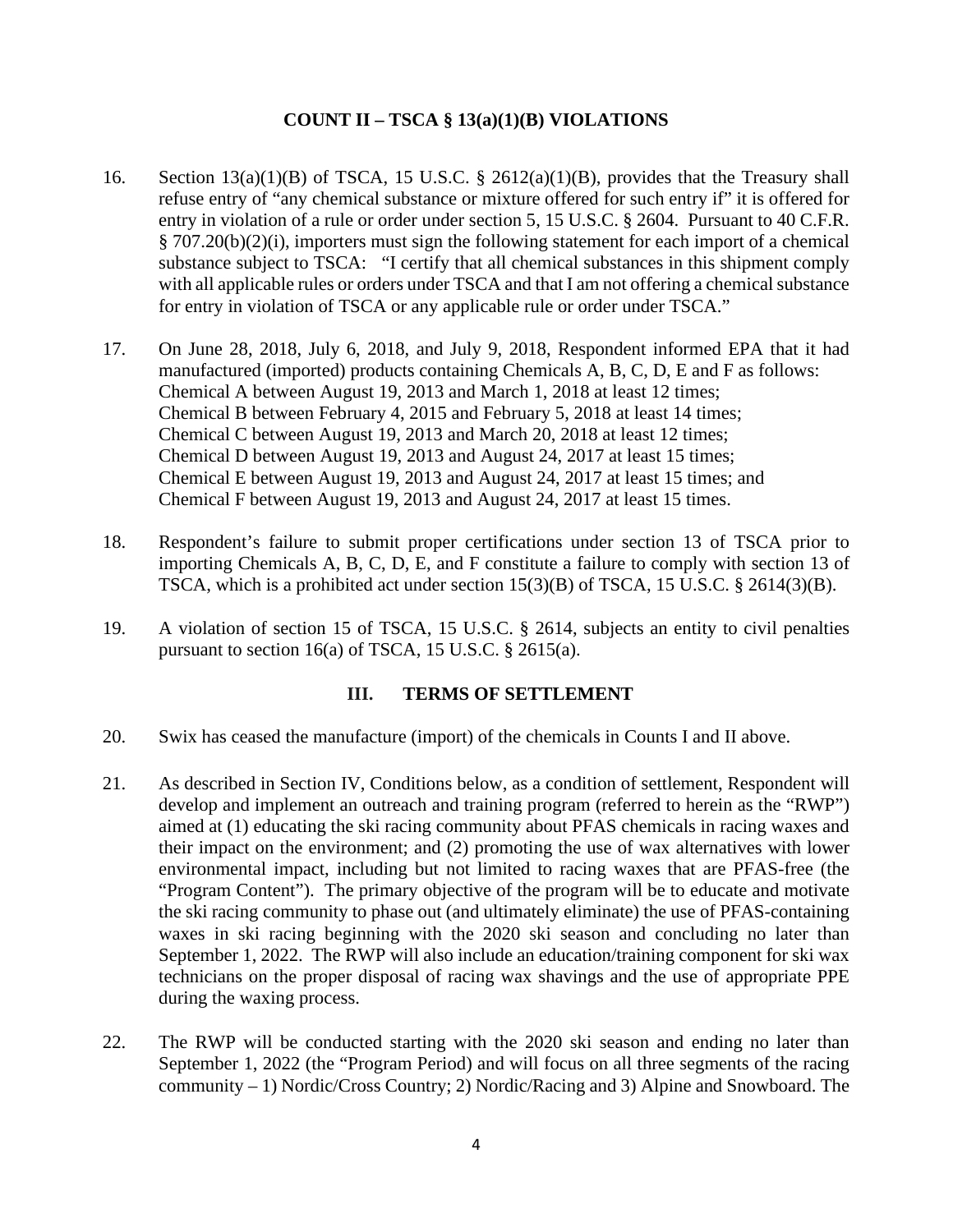RWP will be completed and the Final Report submitted to EPA **on or before September 1, 2022.**

23. The RWP is estimated to cost approximately \$1 million dollars (\$1,000,000). SWIX shall be responsible for all aspects of RWP development and implementation, including the development of all education and training materials across a wide variety of communication platforms (including on-line communication modules, videos, visual presentations, brochures, posters, and other materials). The Program Content will be presented on-site at key events (as described in Section IV) and through other venues that reach coaches, parents, athletes, volunteers, and supporters in the ski racing community. In total, the scope of the RWP is designed to reach 90-95% of the targeted ski racing audience within the three segments of the racing community noted above.

## **IV. CONDITIONS**

- 24. Respondent and EPA have agreed, in compromise of the civil penalty that otherwise may be imposed herein to the following conditions of settlement:
	- a. PFAS Ski Wax Education Program: Within 60 days from the Respondent's date of signature on this CAFO, Respondent must present materials containing the Program Content as defined in paragraph 21 at one (1) major ski event. Respondent will present the Program Content through a minimum of two (2) on-site, live presentations at the event. The presentations must be open to coaches, waxing technicians and skiers competing in the event. EPA is aware that Respondent may begin its outreach program immediately upon signature of the Consent Agreement in order to reach the current ski season.
	- b. Training for Wax Technicians: Within 60 days from the Respondent's date of signature on this Consent Agreement, Respondent must initiate the development of a program designed to train ski wax technicians on the proper use of appropriate PPE, proper ventilation, and the proper disposal of racing wax shavings during the waxing process to help minimize the amount of wax shavings from PFAS-containing ski waxes being left on the ground where they could enter the environment. Respondent must produce a video to implement this program. The duration of the video must be no less than 10 minutes in duration and must include, at a minimum the following criteria:
		- The recommendation to use eco-friendly and biodegradable waxes and cleaning products.
		- A discussion of the proper disposal of wax shavings and of the appropriate personal protective equipment (PPE) to be worn and used when waxing skis, including a description of (1) the PPE (including gloves and masks with the recommended filters); (2) the proper use and maintenance of the PPE; and the (3) proper use of waxing tools.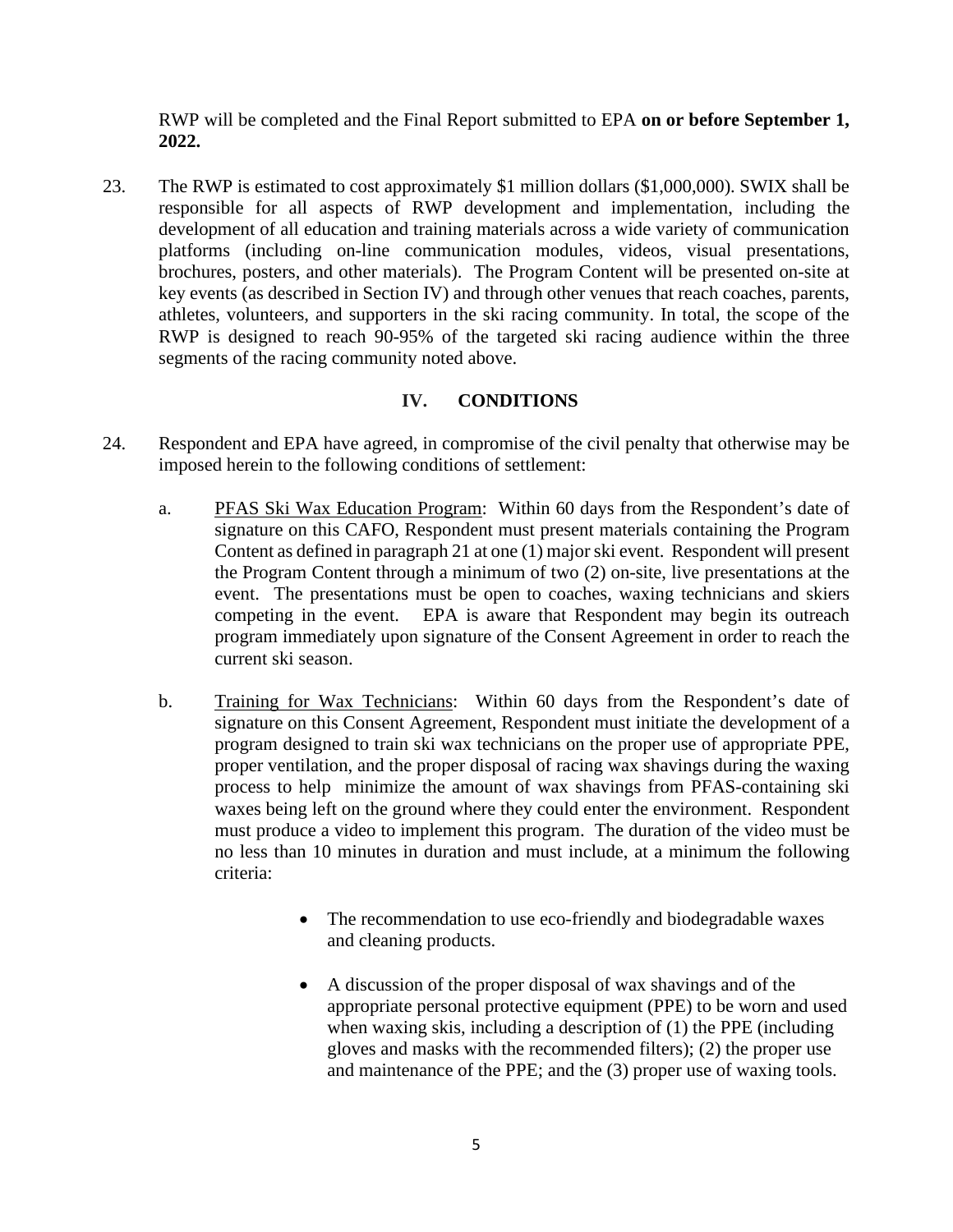- A discussion of the importance of (1) following techniques and procedures to collect wax shavings; and (2) engaging in proper disposal of wax shavings so they are not left on the ground.
- c. Program for Ski Racing Coaches: Respondent must develop and implement an education program targeted at ski racing coaches. At a minimum, the targeted education program must cover the Program Content. Respondent must produce a professionally produced video to implement this program. The duration of the video must be no less than 15 minutes in duration and must include the Program Content. Respondent must deliver the targeted education program through at least one of the following mechanisms: on-line certification module; an on-site visual and oral presentation to coaches, or a professionally produced video. During the Program Period, Respondent must present the education program described in this Section 24(c) on-site at a minimum of ten (10) training events/certification camps for ski racing coaches. The presentations must be made by the Program Manager or an individual from senior-level management within Respondent with requisite experience and expertise.
- d. Additional Outreach to College Racing Teams and Clubs: Respondent must develop and present an education program targeted at coaches and racing participants at the collegiate level. At a minimum, the targeted education program must cover the Program Content. Respondent must deliver the targeted education program for collegiate level racing through at least one of the following communication mechanisms: an on-site visual and oral presentation, or a professionally produced video. During the Program Period, Respondent must present the education program described in this Section 24(d) on-site at a minimum of fifteen (15) collegiate level racing events. The presentations must be made by the Program Manager or an individual from senior-level management within Respondent with requisite experience and expertise.
- e. Initiative to Promote New Policies for Racing at the Junior Level: Respondent must develop a program targeted at ski racing at the high school level. At a minimum, the program to fulfill the condition set forth in this Section 24(e) must (1) cover the Program Content and (2) advocate the implementation of policies to ban the use the PFAS-containing waxes at high school level racing events. Respondent must utilize at least one of the following communication mechanisms to deliver the program: visual and oral presentations or a professionally produced video. Respondent must present the program described in this Section 24(e) on-site at a minimum of fifteen (15) state-level organizational/planning meetings for high school racing teams/clubs.
- f. Dedicated Project Manager: Respondent must appoint a manager to oversee the RWP during the Program Period.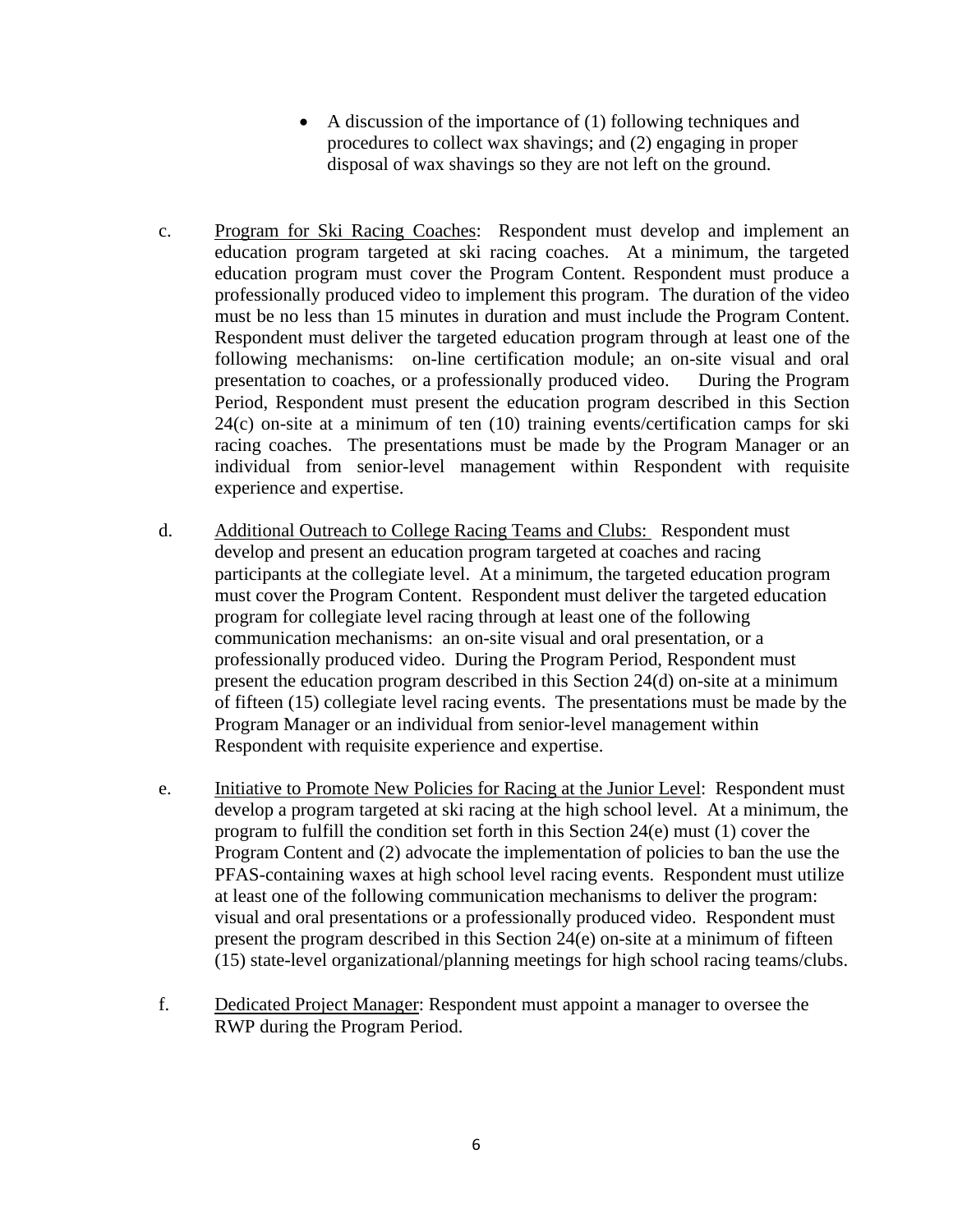- g. Website: Respondent must utilize a dedicated website for accessing the videos and other visual communication materials developed under the conditions set forth in this Section IV as part of the RWP.
- h. Video Productions: All videos produced and utilized by Respondent to fulfill the conditions set forth in Section IV must be included on the dedicated website required under Section 24(f).
- i. PFAS Alternative Ski Wax Information Distribution: During the Program Period, Respondent must present materials covering the Program Content on-site at a minimum of fifty (50) ski events identified in the list of events contained in Confidential Attachment A containing Confidential Business Information (CBI). The Respondent agrees to present materials covering the Program Content on-site at fifteen (15) of those ski events within 18 months from the Respondent's date of signature on this Consent Agreement. Respondent must produce a professionally produced video to implement this program. The duration of the video must be no less than 3 minutes in duration and must include the Program Content. Respondent must utilize at least one of the following communication mechanisms to deliver the program at the events: (1) visual and oral presentations; or (2) a professionally produced video of no less than three (3) minutes in duration. The on-site presentations must be open to coaches, waxing technicians and skiers competing in the event.
- j. Respondent agrees that: (1) none of the videos, visual presentations, brochures, posters and other materials containing the Program Content that are (i) developed by Respondent to satisfy any conditions in Section IV of this CAFO; and (ii) disseminated to the public as part of the implementation of the RWP shall be considered confidential business information; and (2) EPA has the right to refer to such materials provided that EPA's use of the materials is compliant with the fair use doctrine for copyrighted materials (e.g., for educational purposes).
- k. If Respondent does not present the Program Content at a minimum of fifty (50) ski events as described above in Section 24(i), then Respondent shall create website content targeted at the same audience that would have been targeted at the number of events that fall short of the minimum such that Respondent expends on alternative website content the same total amount of expenditures it would have expended to present the Program Content on-site at the ski events that comprise the short fall. The website content must consist of at least one (1) of the following communication vehicles: a web page with information covering the Program Content, a video, or a visual presentation (such as a presentation in Microsoft Power Point format). The alternative website content described in this Section 24(k) must be developed and implemented within the Program Period.
- l. Respondent must submit compliance reports describing how Respondents have complied with the conditions contained in paragraphs a through k, above, including the dates of events referenced in paragraphs a through k, and documentation of the educational materials (oral and visual presentations, videos, website content, posters,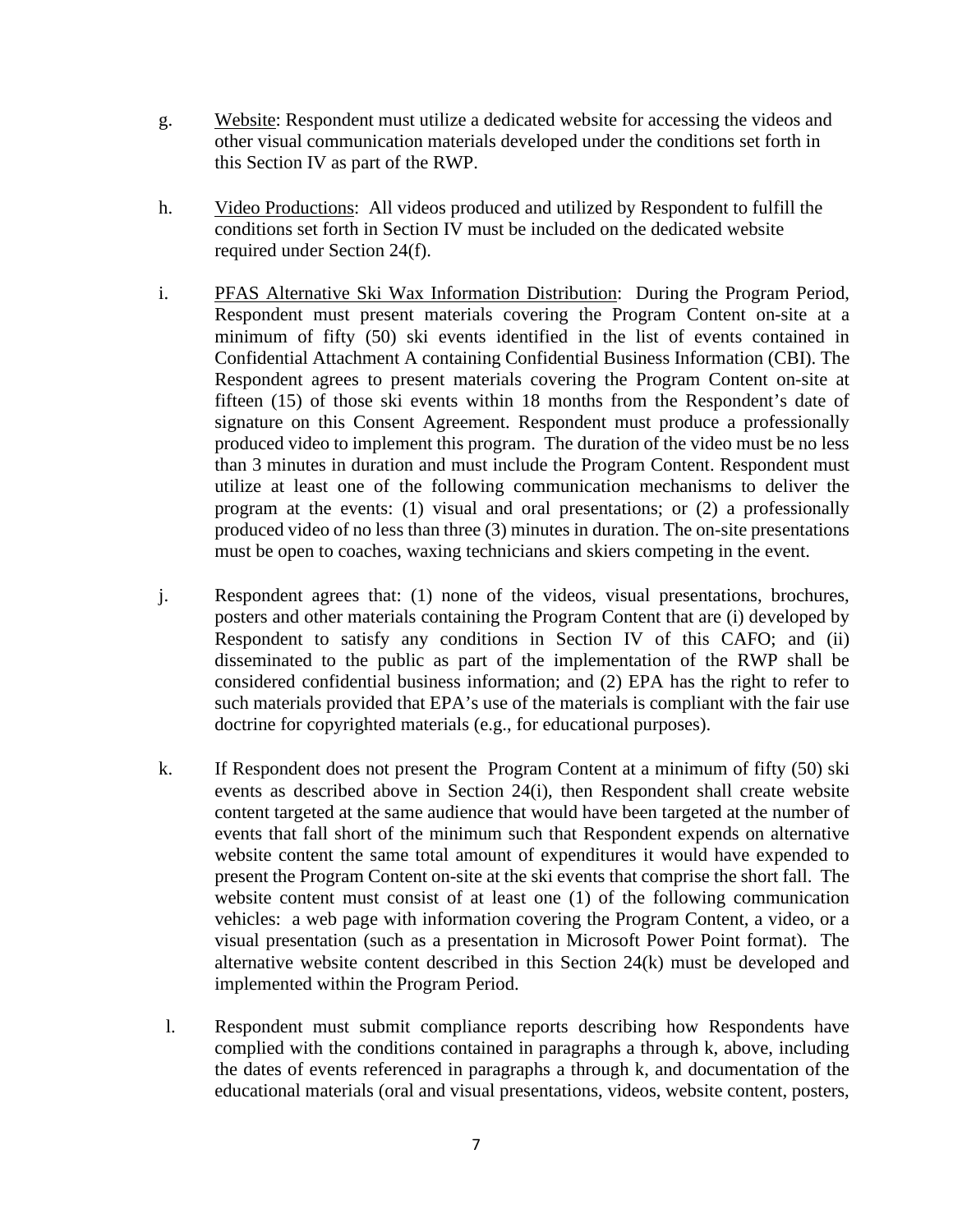brochures and other materials) through which the Program Content was disseminated. The first compliance report must be submitted within (3) months from the effective date of this CAFO. The subsequent compliance reports must be submitted within 6 month intervals from the effective date of this CAFO. The report must include a discussion of any substantive changes to the implementation of the RWP, including but not limited to its implementation progress, staffing, staff training, and any enhancements or amendments to the RWP, including any changes resulting from any relevant regulatory/legislative enactment or other circumstances beyond Respondent's control that impact the primary objectives of RWP.

The compliance reports, including the Final Report, must be submitted to:

Tony R. Ellis U.S. EPA Headquarters Office of Civil Enforcement Waste and Chemical Enforcement Division (2249A) 1200 Pennsylvania Ave., NW Washington, DC 20460

Or via email to:

Ellis.Tony@epa.gov

Each report submitted by Respondent must be signed by an official of Respondent and include the following certification: "I certify under penalty of law that based on my personal knowledge or on my inquiry of those individuals immediately responsible for obtaining the information, that the information is true, accurate and complete."

- m. All Reports must be provided to EPA in a version that is immediately available for public review. Confidential Business Information (CBI), if any, shall be redacted by Respondent and a statement inserted for each redacted item in the public version that Respondent declares that information CBI. A CBI version of the report will be sent simultaneously with the public version.
- n. FINAL REPORT: No later than September 1, 2022, Respondent must provide EPA with a Final Report on the RWP. The Final Report shall include a description of the actions Respondent has taken to meet the conditions set forth in Section IV and the expenditures made to meet them. The description of the expenditures may include, but is not limited to information on the total costs expended for: (1) the education activities for the ski racing community; education and training programs for waxing technicians; education and training for ski racing coaches; and the materials used for the junior racing initiative; (2) the videos, websites, brochures, visual presentations, posters and other materials used to implement the RWP; (3) the advocacy activities for the junior ski racing initiative; (4) the hiring and use of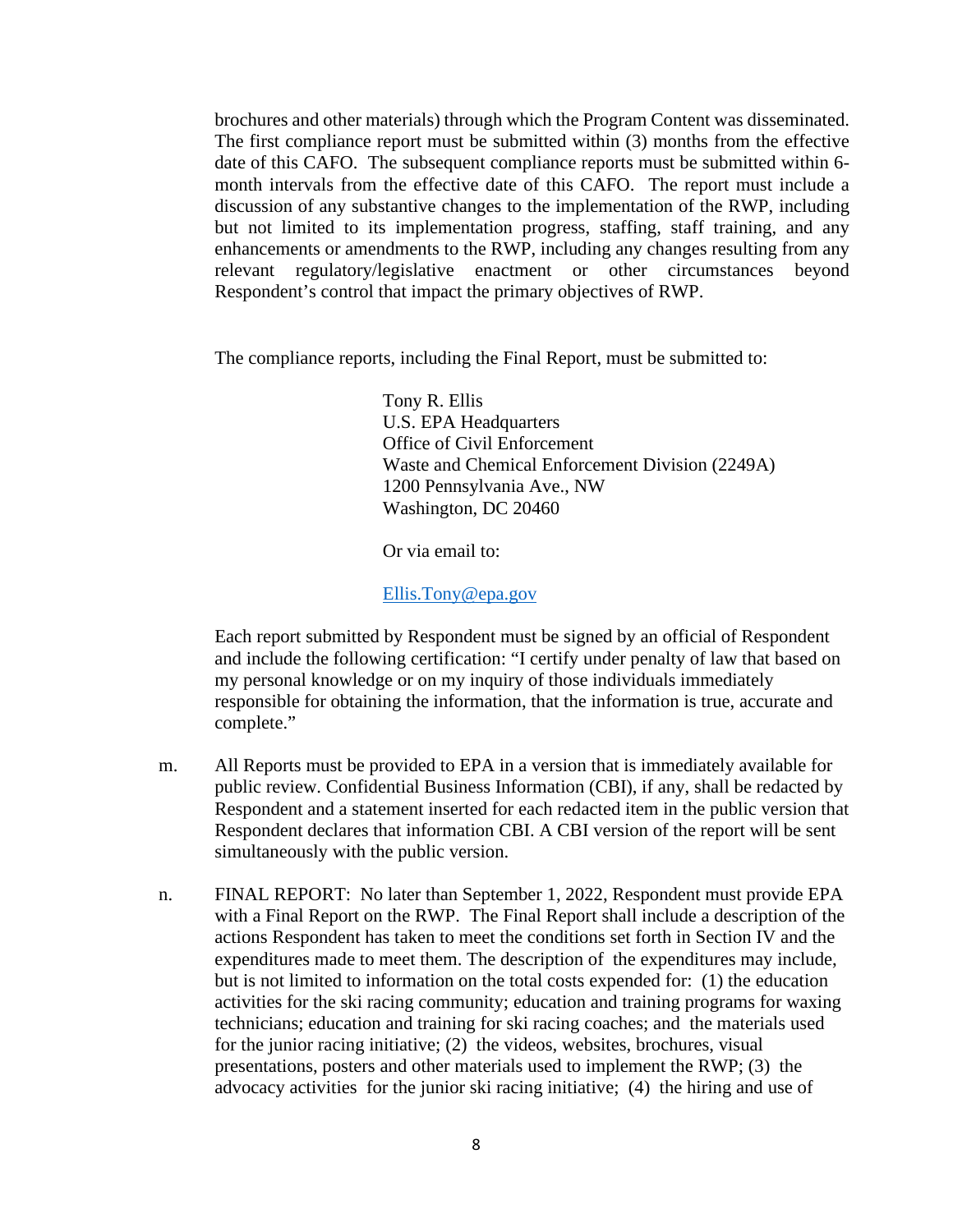personnel and third party contractors/consultants to perform the RWP such as salary, travel expenses and related fees and costs; and (5) all other costs expended by Respondent to implement the conditions in Section IV not otherwise covered by the foregoing. The Final Report must include the names and dates of the events where the Program Content was presented to meet the conditions of Section 24(a), 24(b), 24(c), 24(d) ,24(e) and 24(i). The aggregate total of all expenditures incurred for the development and implementation of all educational activities and websites, videos and other visual and written materials used to complete the RWP will be provided in the Final Report. The list of events and the aggregate total of all expenditures for education activities described immediately above must be provided in the public version of the Final Report

- o. In the event that a legislative and/or regulatory enactment, or other circumstances beyond the Respondent's control have an impact on the RWP such that the primary objectives of the RWP (as described in paragraph 21) become moot or unnecessary, the parties shall meet to discuss modifications to the RWP in light of the new circumstances. If Respondent demonstrates that a substantial portion of the RWP has been completed EPA may, in its discretion, determine that no further modifications are necessary, and that Respondent has successfully completed the RWP. Respondent would not be required to implement modifications to the RWP that would result in a total cost for the RWP that exceeds \$1 million dollars minus the total cost Respondent has already incurred to implement the RWP.
- p. Prior to determining that Respondent has failed to comply with any term or condition set forth in Section IV, EPA will give Respondent written notice or notices of deficiencies. The written notice or notices of deficiency(ies) shall specify the specific condition(s) set forth in Section IV that are deficient and include a written explanation of how Respondent has failed to comply with the identified condition(s). Respondent shall be provided at least ninety (90) days to respond to each notice of deficiency.
- q. If, after reviewing Respondent's response to the notice of deficiencies, EPA determines that Respondent has failed to comply with the conditions set forth in Section IV, EPA may issue a non-remittance Order requiring Respondents to pay the remaining Six Hundred Fifty-Five Thousand One Hundred Eighty-four Dollars (\$655,184) referenced in paragraph 28, or a lesser amount, plus interest accrued from the effective date of this CAFO as described in paragraph 33. Such Order to pay all or part of the Remittance shall include a written explanation of the deficiencies identifying how Respondent has failed to comply with the conditions set forth in Section IV and provide Respondent with at least 30 days after Respondent's receipt of the that Order to make payment. The EPA will take into consideration all actions set forth in Section IV successfully performed by Respondent and deduct the costs incurred by Respondent (as documented in the Final Report submitted by Respondent) in calculating the amount of remittance. Respondent waives its right to a hearing under 16(a)(2) of TSCA.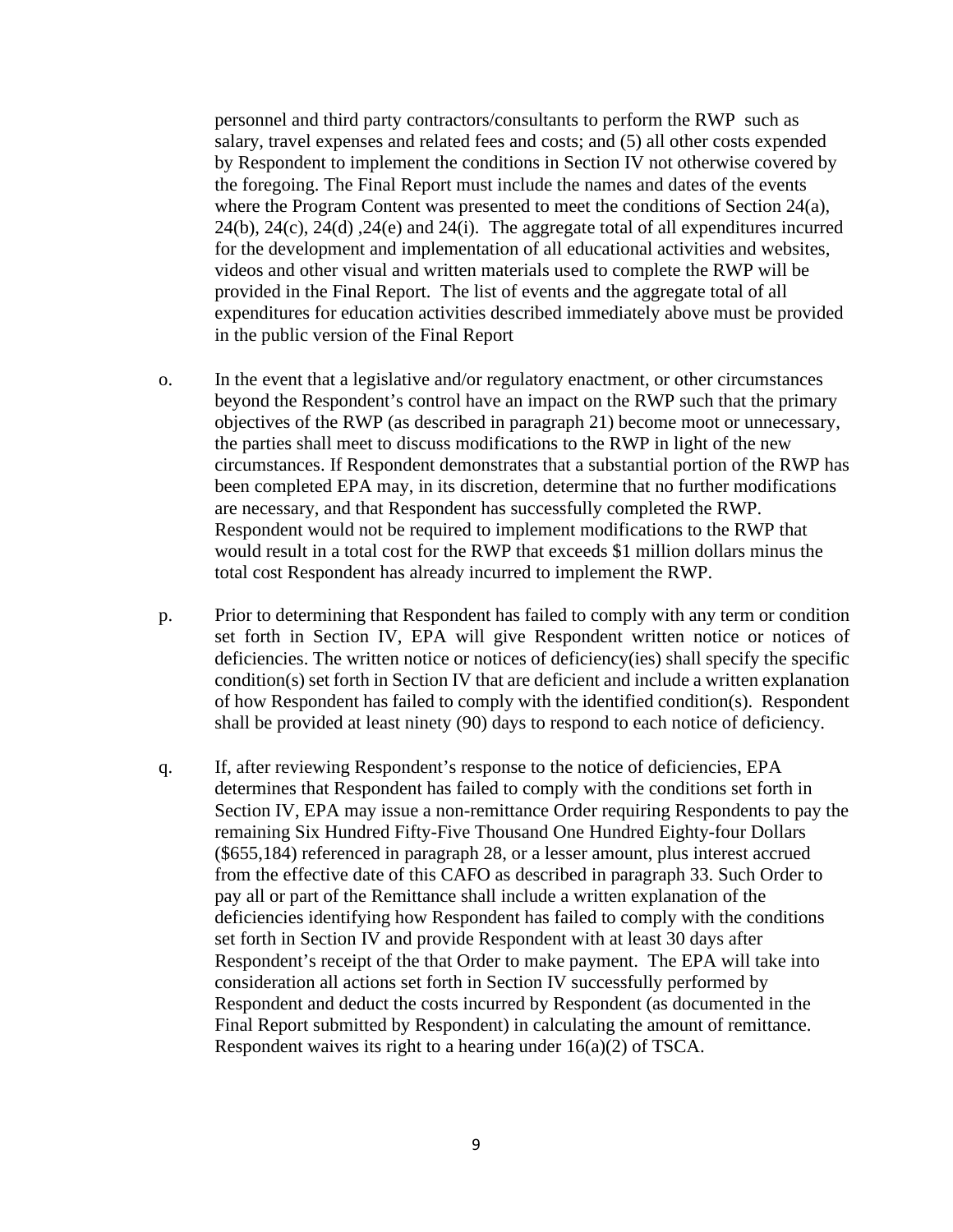### **V. CIVIL PENALTY**

- 25. Pursuant to section 16 of TSCA, 15 U.S.C. § 2615, and in light of the nature, circumstances, and extent of the alleged violations, EPA determined that a Gravity Based Penalty of One Million Two Hundred Twelve Thousand Seven Hundred and Sixteen Dollars (\$1,212,716) is appropriate.
- 26. EPA used the "*TSCA Section 5 Enforcement Response Policy"* (issued August 5, 1988, as amended June 8, 1989 and July 1, 1993), and the *Reporting and Recordkeeping Rules and Requirements for TSCA Sections 8, 12, and 13 Response Policy* (Effective June 1, 1999) in order to be consistent with the statutory factors.
- 27. EPA reduced the Gravity Based Penalty by 15% (\$ 181,907) to reflect the cooperation of Swix. Thus, a civil penalty in the amount of One Million, Thirty Thousand Eight Hundred and-Nine Dollars (\$1,030,809) is assessed against Respondents for the violations of TSCA alleged herein.
- 28. Pursuant to Section 16(a)(2)(C) of TSCA, 15 U.S.C. § 2615(a)(2)(C), and 40 C.F.R. § 22.31, EPA agrees to remit Six Hundred Fifty-Five Thousand One Hundred Eighty-four Dollars (\$655,184) of the civil penalty, for the TSCA violations alleged herein through the effective date of this CAFO, conditioned upon Respondents' compliance with all the terms and Conditions set forth in Section IV, of this CAFO, to EPA's satisfaction.
- 29. Respondent agrees to pay a civil penalty of THREE HUNDRED AND SEVENTY-FIVE THOUSAND, SIX HUNDRED AND TWENTY-FIVE U.S. DOLLARS (\$375,625).
- 30. Not more than thirty (30) calendar days after The "Effective Date" of this CAFO is the effective date of the  $M\overline{J}G$ Final Order. ("Effective Date"), In light of the significant financial impact caused by the COVID-19 **public health emergency, payment of the penalty in this matter is delayed until January 29,** *TAH***2021. By January 29, 2021**, Respondent shall either:
	- A. Dispatch a cashier's or certified check made payable to the order of the "Treasurer of the United States of America," and bearing the Civil Penalty Docket No. "TSCA-HQ-2020- 5005" to the following address:

U.S. Environmental Protection Agency Fines and Penalties Docket No. TSCA-HQ-2020-5005 Cincinnati Finance Center P.O. Box 979077 St. Louis, MO 63197-9000

*OR*

B. Pay by wire transfer with a notation of "Swix Sport USA, Civil Penalty Docket No. TSCA-HQ-2020-5005" by using the following instructions: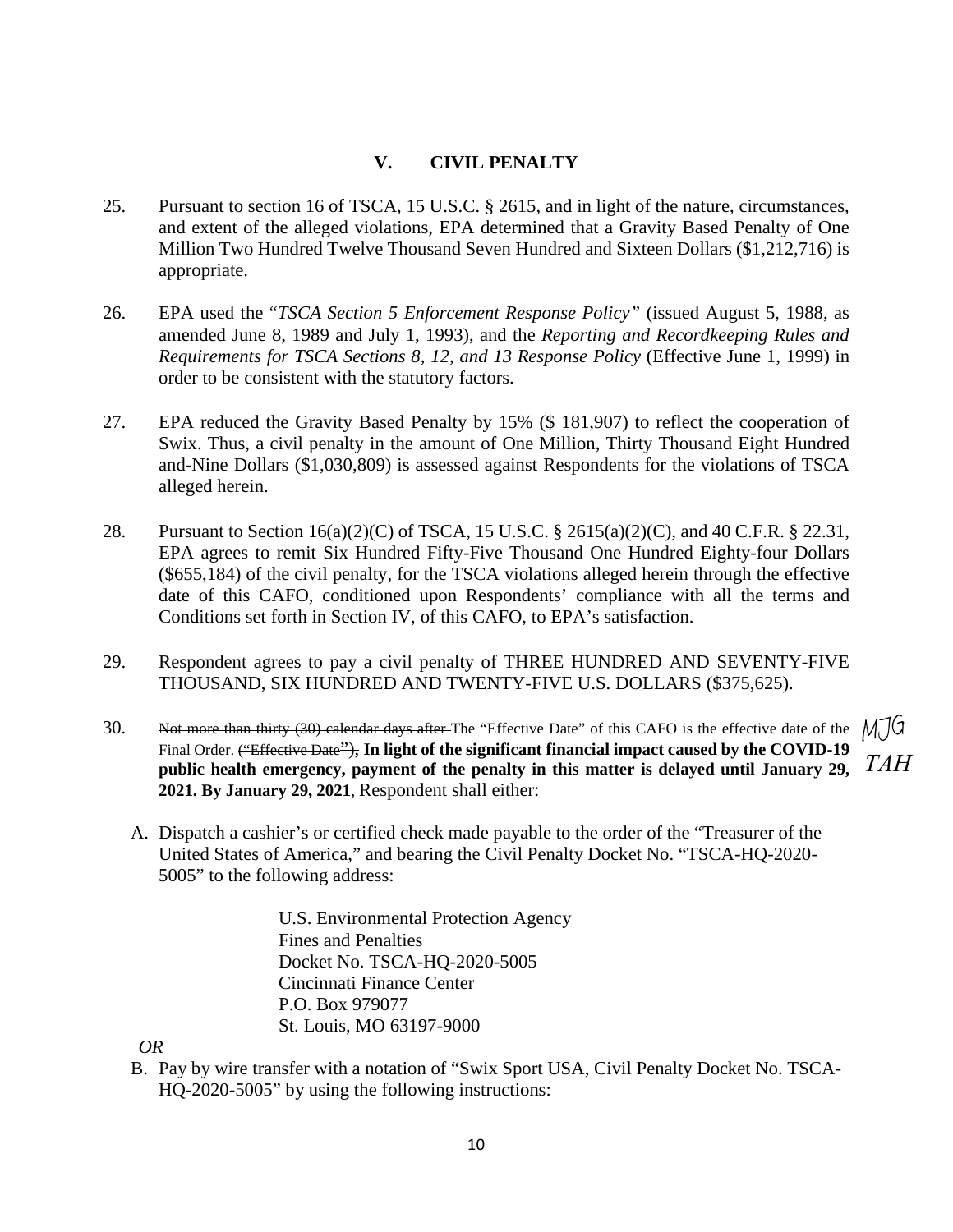Federal Reserve Bank of New York  $ABA = 021030004$  $Account = 68010727$ SWIFT address = FRNYUS33 33 Liberty Street New York, NY 10045 Field Tag 4200 of the Fedwire message should read: "D 68010727 Environmental Protection Agency"

31. Concurrently with Paragraph 30A or 30B, Respondent must forward a copy of the Check or documentation of a wire transfer to Tony Ellis at Ellis.Tony@epa.gov or to the following address:

> U.S. Environmental Protection Agency Office of Civil Enforcement Waste and Chemical Enforcement Division (2249A) Attn: Tony R. Ellis (Case Development Officer) 1200 Pennsylvania Ave., NW Washington, DC 20460 E-mail: Ellis.Tony@epa.gov

By written notice to Respondent, EPA may change the address and/or person listed above.

- 32. No portion of the civil penalty or interest paid by Respondent pursuant to the requirements of this Consent Agreement shall be claimed by Respondent as a deduction for federal, state, or local income tax purposes.
- 33. Pursuant to 31 U.S.C. § 3717 and 40 C.F.R. § 13.11, unless otherwise prohibited by law, EPA will assess interest and late payment penalties on debts owed to the United States and a charge to cover the costs of processing and handling the delinquent claim. Interest on the civil penalty assessed in this CAFO will begin to accrue thirty  $(30)$  days after the Effective  $M\overline{J}G$ Date **on January 29, 2021**, and will be recovered by EPA on any amount of the civil penalty that is not paid by the respective due date. In accordance with 31 U.S.C. § 3717 and *TAH*40 C.F.R. § 13.11, Respondent must pay the following amounts on any amount overdue:
	- a. Interest. Any unpaid portion of a civil penalty must bear interest at the rate established by the Secretary of the Treasury pursuant to 31 U.S.C. § 3717(a)(1). Interest will therefore begin to accrue on a civil penalty or stipulated penalty if it is not paid by the last date required. Interest will be assessed at the rate of the United States Treasury tax and loan rate in accordance with 40 C.F.R. § 13.11(a).
	- b. Monthly Handling Charge. Respondent must pay a late payment handling charge of FIFTEEN dollars (\$15.00) on any late payment, with an additional charge of FIFTEEN dollars (\$15.00) for each subsequent thirty (30) day period over which an unpaid balance remains.
	- c. Non-payment Penalty. On any portion of a civil penalty more than ninety (90) days past due, Respondent must pay a non-payment penalty charge of six percent (6%) per annum, which will accrue from the date the penalty payment became due and is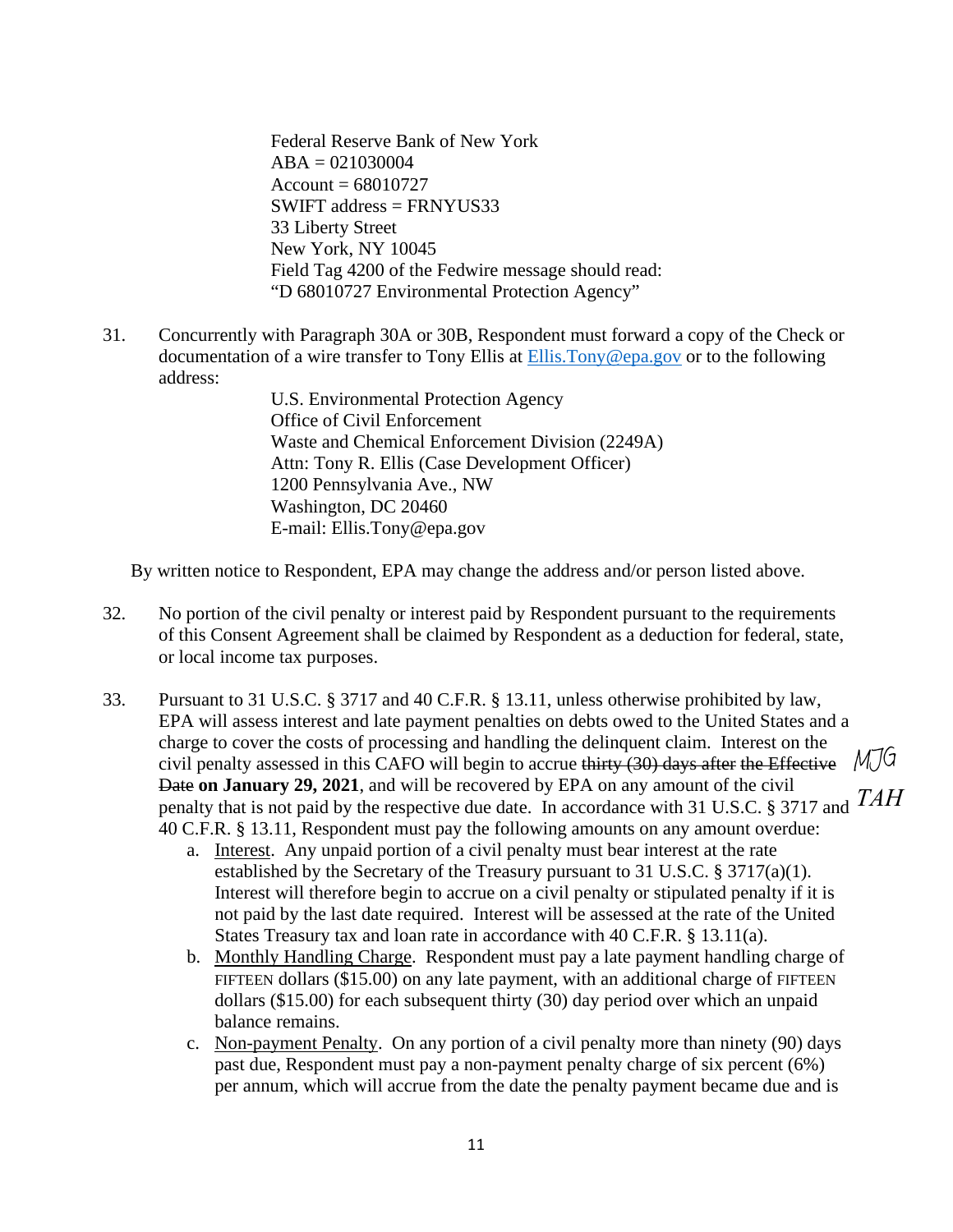not paid. 40 C.F.R. § 13.11(c). This non-payment penalty charge is in addition to charges which accrue or may accrue under subparagraphs (a) and (b).

## **VI. GENERAL MATTERS**

- 34. By executing this Consent Agreement, Respondent certifies that, to the best of its knowledge and belief, it is presently in compliance with sections 5 and 13 of TSCA, 15 U.S.C. §§ 2604 and 2612.
- 35. Full payment of the **agreed upon** penalty proposed in Respondent's full compliance with this Consent Agreement shall only resolve Respondent's liability for federal civil penalties alleged in this CAFO. *TAH*
- 36. Respondent is authorized to return to its parent company in Norway the existing stocks of products containing Chemicals A, B, C. D, E and F in its control on the date of Respondent's signature on this CAFO, provided such return conforms with all applicable laws. Any existing stocks must be exported within ninety (90) days from the Effective Date **the date that payment of the penalty is due under paragraph 30** and Respondent shall notify EPA by sending documentation of the export, such as a shipping document (bill of lading), with the following certification to Tony Ellis at Ellis. Tony@epa.gov: MJG<br>*TAH*<br>ate <sub>M</sub>JG *TAH*

I certify that, based on my inquiry of those individuals responsible for obtaining the information, that the existing stocks of products containing Chemicals A, B, C, D, E and F subject to the Consent Agreement and Final Order pursuant to Docket No. TSCA-HQ-2020-5003 have been exported.

- 37. Pursuant to 40 C.F.R. § 22.18(b)(2), Respondent waives its right to contest the allegations herein, its right to appeal the Final Order, and its right to request a judicial or administrative hearing on any issue of law or fact set forth in, and resolved by, this Consent Agreement.
- 38. Compliance with this CAFO shall not be a defense to any subsequent action EPA may commence pursuant to federal law or regulation for violations occurring after the date of this Consent Agreement, nor any violations of TSCA not alleged in this Consent Agreement that may have occurred prior to the date that this Consent Agreement is fully executed by both Parties.
- 39. Nothing in this Consent Agreement is intended to, nor shall be, construed to operate in any way to resolve any criminal liability of Respondent.
- 40. EPA and Respondent agree that Respondent has no obligations under this Consent Agreement should it be rejected by the EPA's Environmental Appeals Board ("EAB"); provided, however, that in the event that the EAB expresses any objections to, or its intent to reject, this Consent Agreement, the Parties agree that they shall exercise their mutual best efforts to address and resolve the EAB objections. The Parties shall have the right to withdraw from this Consent Agreement in the event they are unable to reach agreement on the EAB's proposed changes or objections.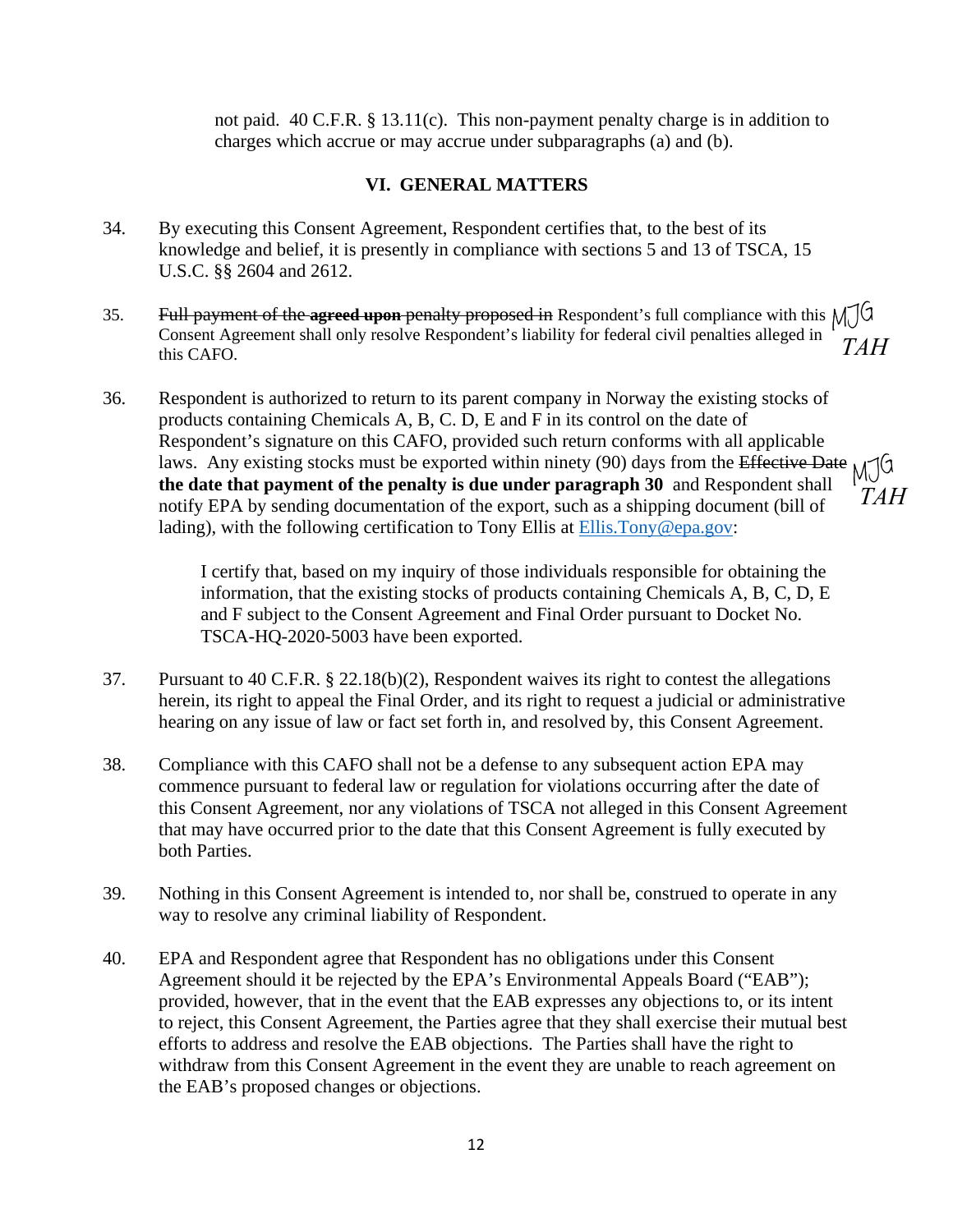- 41. This Consent Agreement may be amended or modified only by written agreement executed by both the EPA and Respondent.
- 42. This Consent Agreement shall be binding upon the Parties, and their respective officers, directors, employees, successors, and assigns. The undersigned representative of each Party certifies that he or she is duly authorized by his or her respective Party to enter into this binding Consent Agreement.
- 43. This Consent Agreement shall take full effect upon the signing and filing of the Final Order by the EAB.
- 44. Respondent's obligations under this Consent Agreement shall end when it has paid in full the scheduled civil penalty, paid any stipulated penalties, and completed and notified the EPA of the completion of the conditions set forth in Section IV of this CAFO.
- 45. Failure of Respondent to remit the civil penalties provided herein will result in this matter being forwarded to the United States Department of Justice for collection of the amount due, plus stipulated penalties and interest at the statutory judgment rate provided in 28 U.S.C. § 1961.
- 46. The Parties agree to bear their own costs and attorney's fees.
- 47. All of the terms and conditions of this Consent Agreement together comprise one settlement agreement, and each of the terms and conditions is in consideration for all of the other terms and conditions. This Consent Agreement shall be null and void if any term or condition of this Consent Agreement is held invalid or is not executed by all of the signatory parties in identical form, or is not approved in such identical form by the EAB.
- 48. Respondent consents to the conditions specified in this Consent Agreement.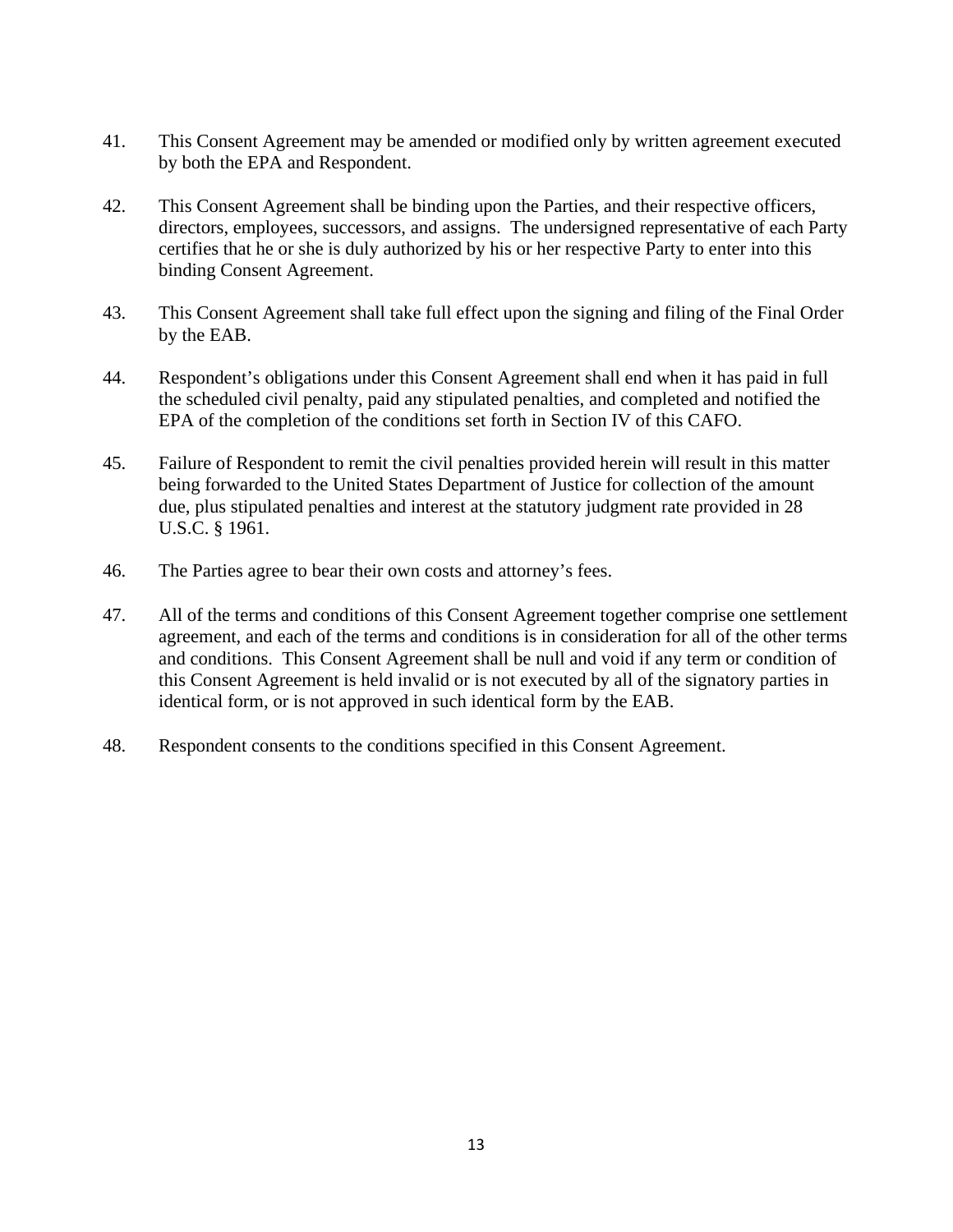#### WE HEREBY AGREE TO THIS:

For Complainant:

**Gregory Sullivan** Director Waste and Chemical Enforcement Division Office of Civil Enforcement Office of Enforcement and Compliance Assurance United States Environmental Protection Agency

Date: Jeb 10, 2020

Mark Garvey, Attorney

Waste and Chemical Enforcement Division Office of Civil Enforcement Office of Enforcement and Compliance Assurance United States Environmental Protection Agency

Date: Feb. 10, 2020

For Respondent:

Tracy Heinzman Counsel for Swix Sport USA Wiley Rein LLP 1776 K Street, NW Washington, DC 20006

Date: February 7, 2020